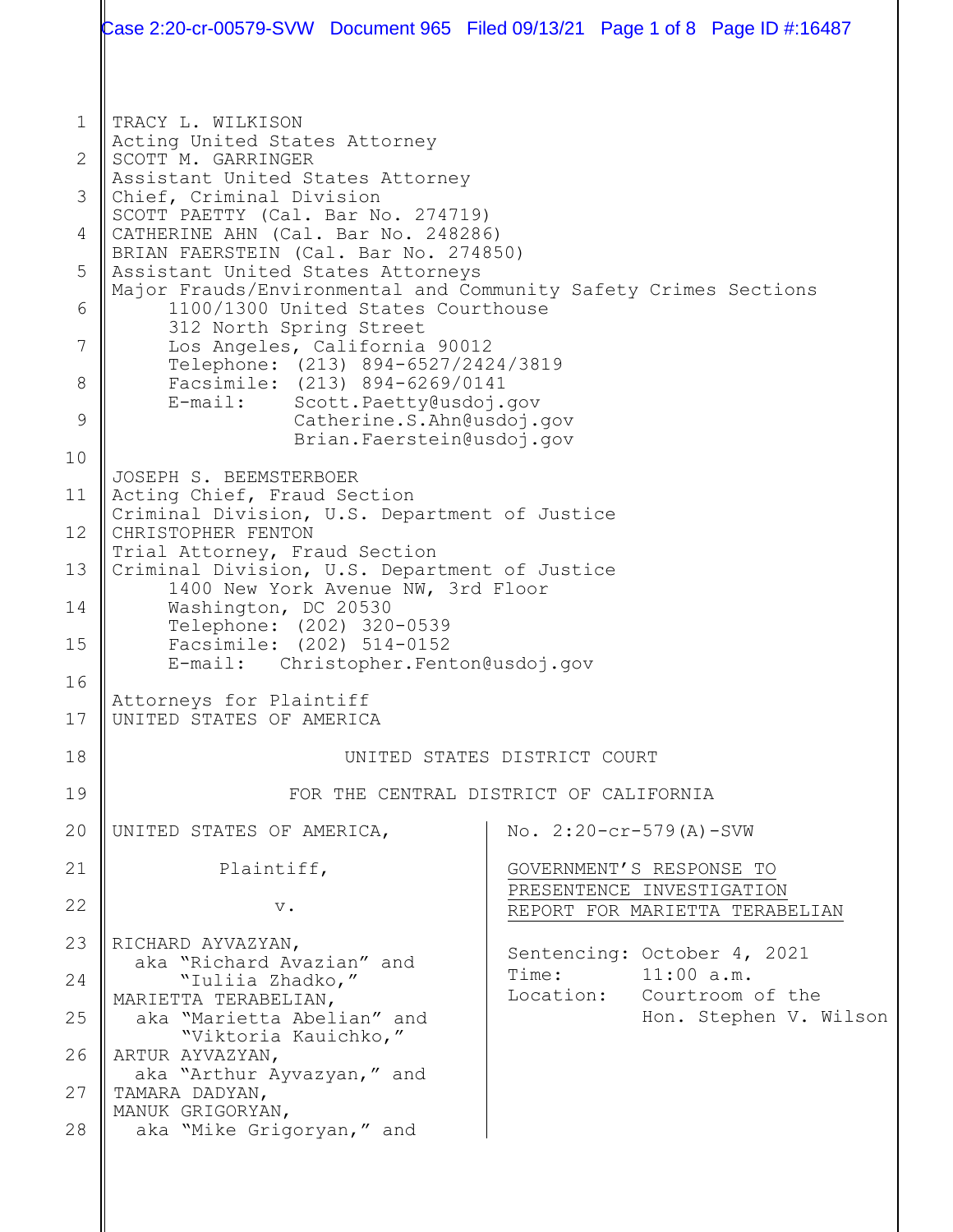Case 2:20-cr-00579-SVW Document 965 Filed 09/13/21 Page 2 of 8 Page ID #:16488

1 "Anton Kudiumov," ARMAN HAYRAPETYAN, EDVARD PARONYAN, aka "Edvard Paronian" and "Edward Paronyan," and VAHE DADYAN,

Defendant.

Plaintiff United States of America, by and through its counsel of record, the Acting United States Attorney for the Central District of California, Assistant United States Attorneys Scott Paetty, Catherine Ahn, and Brian Faerstein, and Department of Justice Trial Attorney Christopher Fenton, hereby files its an initial response, pursuant to Federal Rule of Criminal Procedure 32(f), to the Presentence Investigation Report ("PSR"), prepared by the United States Probation and Pretrial Services Office ("Probation"), for defendant Marietta Terabelian (ECF 890).

The government concurs in the findings of the PSR for Terabelian and respectfully submits this response primarily to correct or clarify the following:

The section titled "Release Status" on page 2 should be corrected to state that Terabelian was arrested on October 20, 2020, not October 21, and that her total aggregate bond amount is \$175,000, consisting of a \$75,000 corporate surety bond and a \$100,000 appearance bond (ECF 44, 45). • Paragraph 8 under the section titled "Pretrial Adjustment" should be updated to reflect the fact that on August 29, 2021, Terabelian and her husband and co-defendant Richard Ayvazyan ("R. Ayvazyan") removed their location monitoring bracelets and absconded together from supervision; on

2

August 30, 2021, Judge Stephen V. Wilson signed bench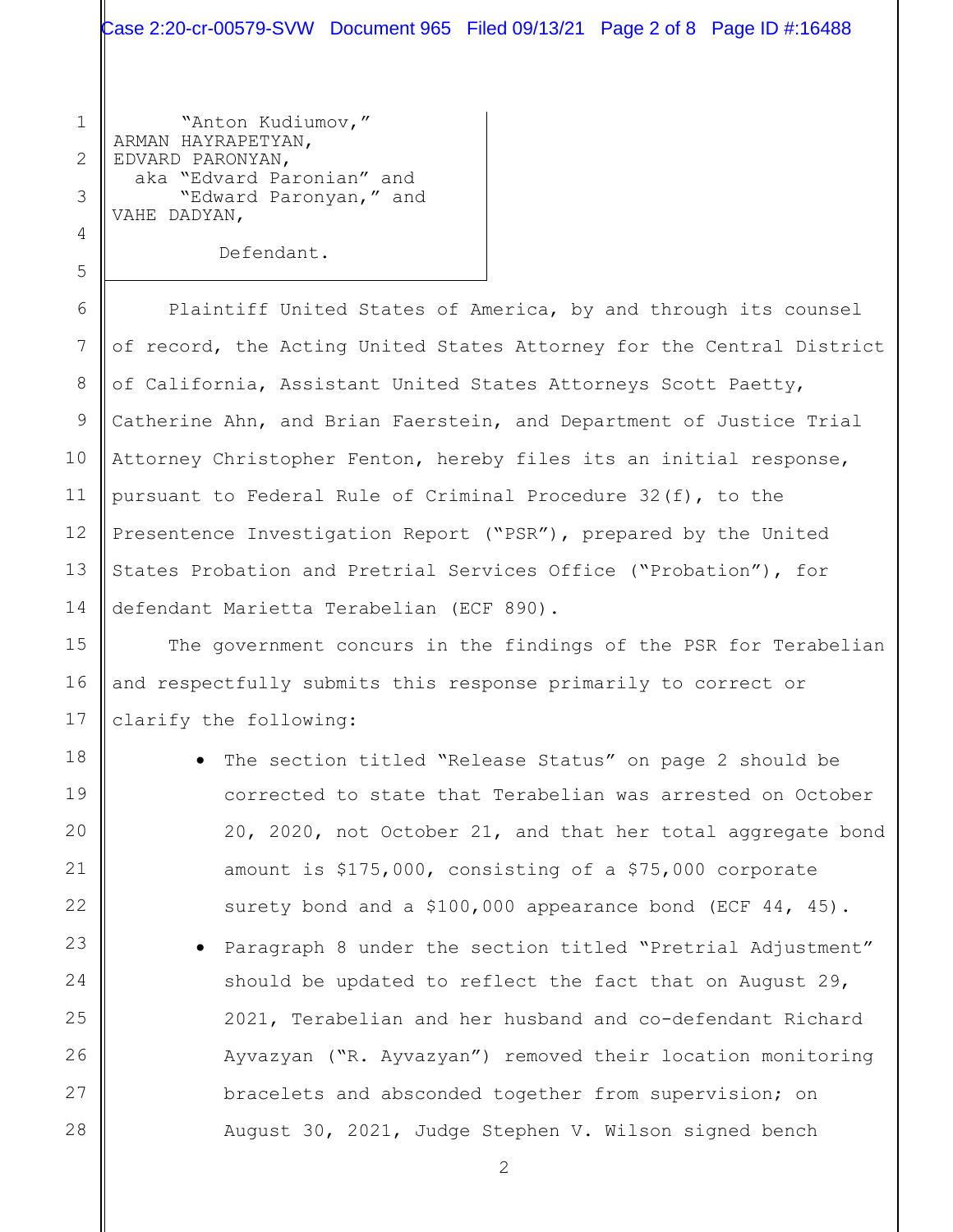2

3

4

5

6

7

8

9

10

11

12

13

14

15

16

17

18

19

20

21

22

23

24

25

26

27

28

warrants for Terabelian and R. Ayvazyan's arrest; and, as of the date of this filing, Terabelian and R. Ayvazyan remain fugitives at large.

- Paragraphs 9, 10, an 15 under the section titled "Co-Defendants" should be corrected to state that co-defendants R. Ayvazyan, Artur Ayvazyan and Vahe Dadyan were found guilty by jury trial on June 25, 2021, not June 28.
- Paragraph 26 under the section titled "The Conspiracy" should be corrected to state the alleged conspiracy continued "through at least August 2020," not "through July 2020."
- Footnote 3 under the section titled "The Conspiracy" should be corrected to state that "T. Dadyan texted R. Ayvazyan," not "T. Dadyan texted A. Ayvazyan."
- Paragraphs 33, 34, and 36 under the section titled "The Conspiracy" should be corrected to state "T. DADYAN, TERABELIAN and their co-conspirators", not "TERABELIAN and her co-conspirators"; these paragraphs should also be corrected to state "submitted and caused to be submitted", not "submitted" or "withdrew or caused to withdraw", not "withdrew".
- Paragraphs 41 and 43 under the section titled "The Conspiracy" should be corrected to state "submitted and caused to be submitted", not "submitted"; these paragraphs should also be corrected to refer to "Redline Auto Collision", not "Redline Auto Mechanics".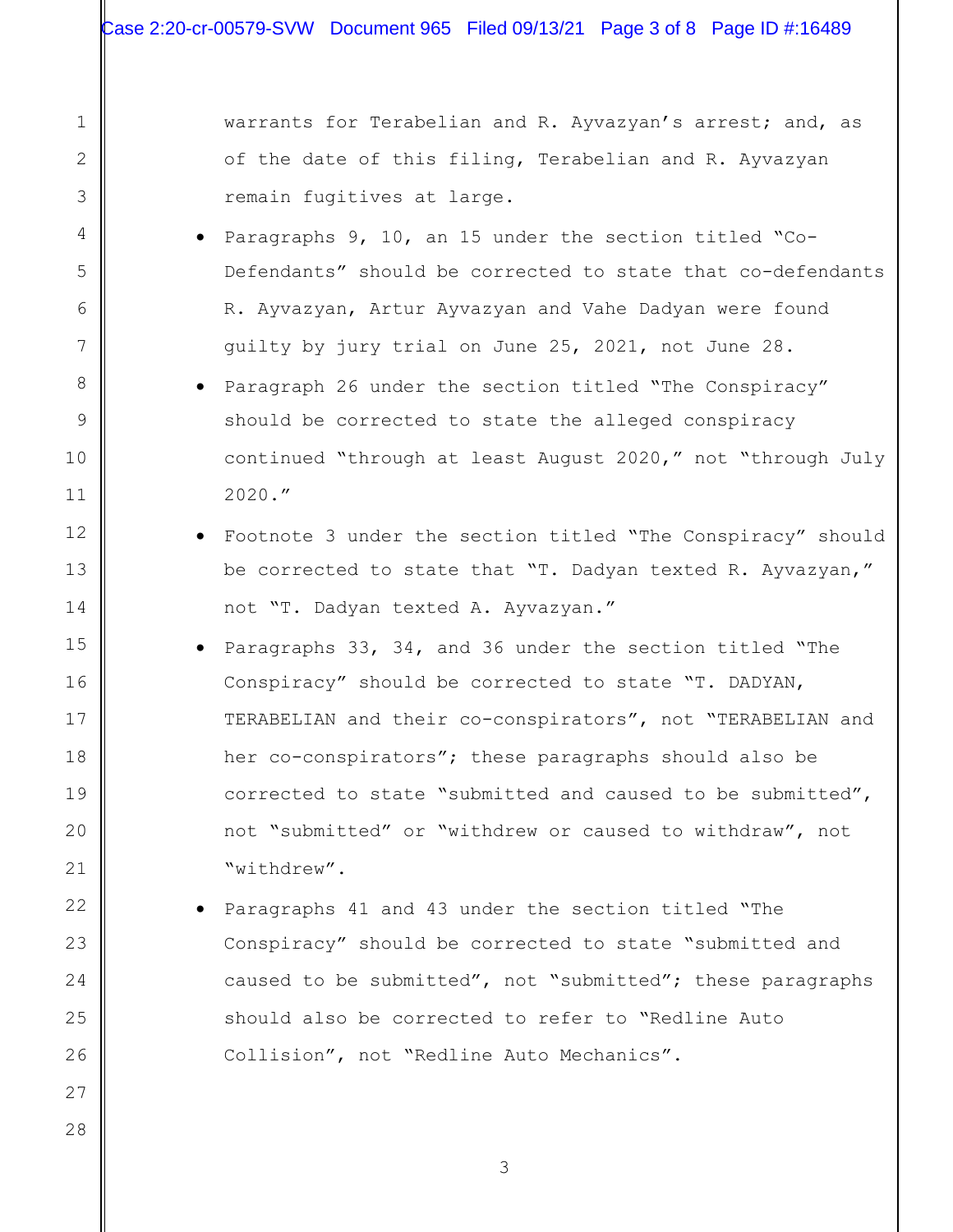2

3

4

5

6

7

8

9

10

11

12

13

14

15

16

17

18

19

20

21

22

23

24

25

26

27

28

• Paragraph 44 under the section titled "The Conspiracy" should be corrected to refer to "Grigoryan", not "Paronyan".

- Paragraph 48 under the section titled "The Conspiracy" should be corrected to state "submitted and caused to be submitted", not "submitted".
- Paragraph 55 under the section titled "The Conspiracy" should be corrected to state "submitted and caused to be submitted", not "submitted".
- Paragraphs 70, 77, 88, and 143 should be corrected to state that the actual amount of loan funds obtained by Terabelian and her co-conspirators was \$16,907,071.26, not \$17,029,484.26, as set forth in the updated information provided by the government to Probation via email on September 8, 2021. Moreover, the actual amount of loan funds obtained from Radius Bank should be corrected to state zero, not \$122,413. Accordingly, the number of financial lenders from which Terabelian and her coconspirators actually obtained loan funds should be corrected to state 12, not 13.
- The second sentence of each of paragraphs 72 and 73 under the section titled "Arrest of the Defendant" contain references to information obtained by U.S. Customs and Border Protection during the manual search of certain phones that were in the possession of R. Ayvazyan and Terabelian during the border stop. This information was the subject of a motion to suppress, which the Court granted (ECF 296), and therefore should not be included in

4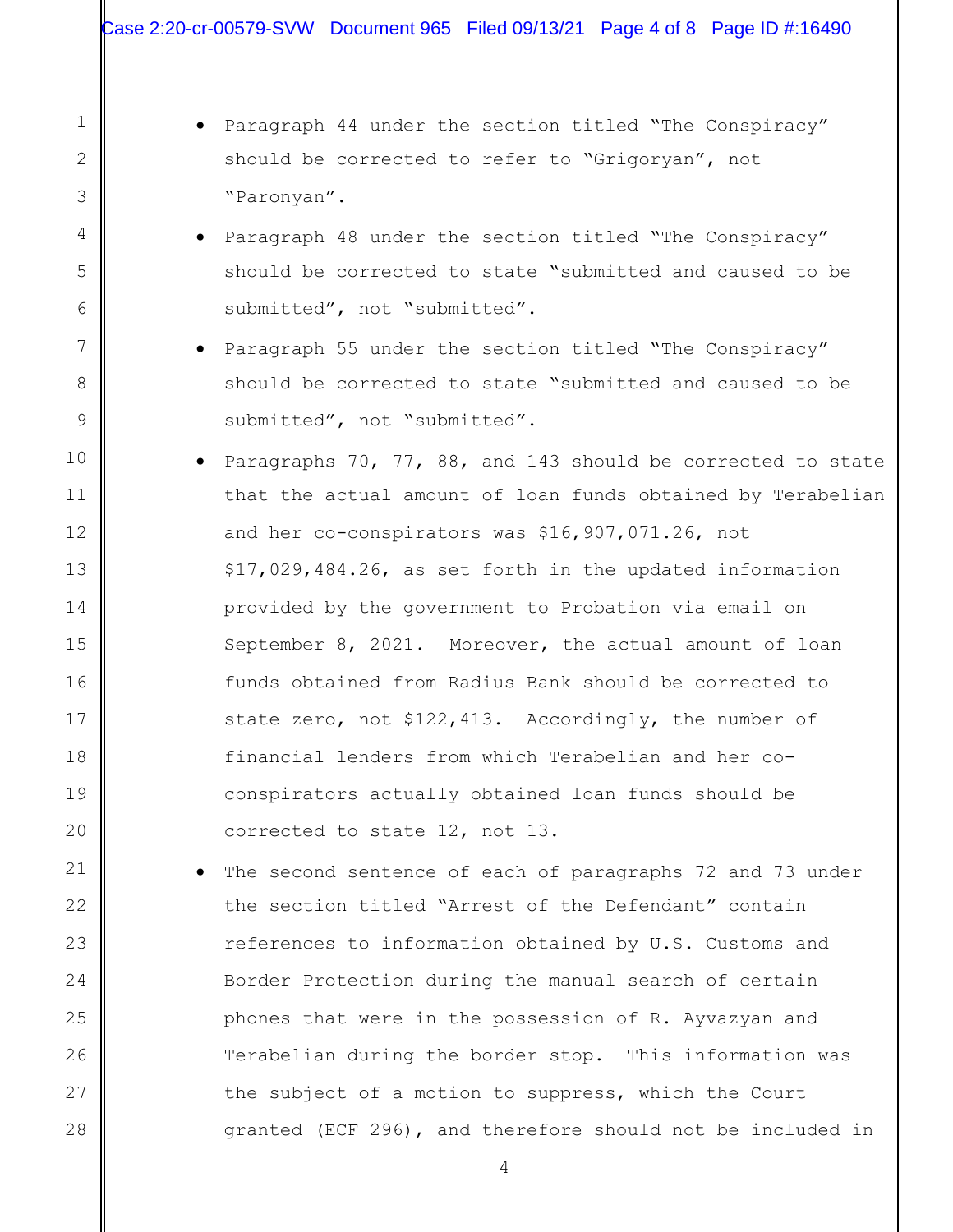2

3

4

5

6

7

8

9

10

11

12

13

14

15

16

17

18

19

20

21

22

23

24

25

26

27

28

the PSR or otherwise used in connection with Terabelian's sentencing. To be clear, the seized credit cards described in the first sentence of each of paragraphs 72 and 73 were not implicated by the Court's suppression order, and thus the references to the credit cards should remain in the PSR.

- Paragraph 74 under the section titled "Search of the Residences" states that law enforcement conducted a search of "an apartment under Grigoryan's control in Woodland Hills". Based on the evidence presented at trial, this apartment – which was located at 6150 Canoga Avenue, Unit 337 – was also under the control of R. Ayvazyan and Terabelian. Specifically, the evidence showed that, among other things, at the time of her arrest, Terabelian was in physical possession of a credit card in the name of "Viktoria Kauichko" that had been used to the pay the rent for this apartment which was leased in the name of "Viktoria Kauichko". (Govt Trial Exhibit ("GEX") 44, 76, 88.)
	- Paragraph 75 under the section titled "The Defendant's Conduct Regarding Obstruction of Justice" should be corrected to state October 20, 2020, not October 21. Moreover, the quote should be corrected to state "[R. Ayvazyan] and I were caught ... found a card or [I] don't know what ... you know the charges ... clean the house as much as you can ...."
	- The quote in paragraph 76 under the section titled "The Defendant's Conduct Regarding Obstruction of Justice"

5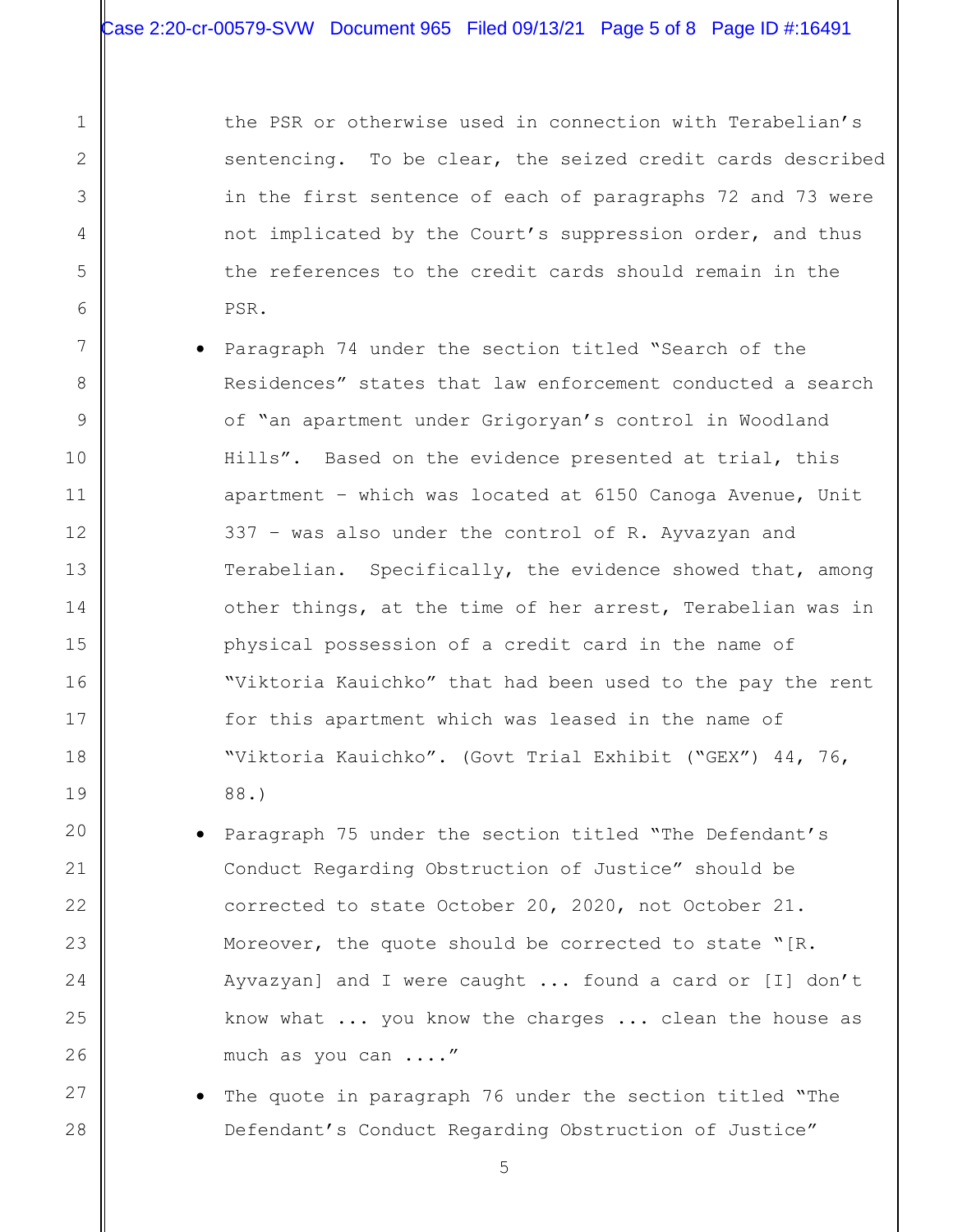2

3

4

5

6

7

8

9

10

11

12

13

14

15

16

17

18

19

20

21

22

23

24

25

26

27

28

should be corrected to state "Tell mom me and [R. Ayvazyan] are both at the Miami Jail ... tell them so they know ... and try to clean, clean the house as much as you can, everything ... And whoever calls, whatever they say, you shouldn't say anything to anyone."

- The quote in paragraph 78 under the section titled "Adjustment for Obstruction of Justice" should be corrected such that "could" should be changed to "can".
- The Adjustment for Obstruction of Justice, described in paragraphs 78 and 95, is also appropriate for two independent reasons not yet reflected in the PSR. First, Terabelian absconded weeks before her October 4, 2021 sentencing hearing. Application Note 4(E) provides that "escaping or attempting to escape from custody before trial or sentencing" is an example of the type of conduct covered by the Obstruction Adjustment. Second, on November 4, 2020, as law enforcement approached the residence at 4910 Topeka Drive to execute a search warrant, TERABELIAN ran from the kitchen of the residence into the back yard and stashed a grocery bag containing nearly \$500,000 in cash in the bushes behind the house. Terabelian's efforts to hide the cash from then-approaching law enforcement were captured in video taken by a drone over the location and photographs taken by law enforcement at the scene. See DOJ\_PROD\_0000021407; DOJ\_PROD\_0000022573 - DOJ PROD 0000022575. Application Note 4(D) provides that "conceal[ing] evidence that is material to an official investigation or judicial proceeding (e.g., shredding a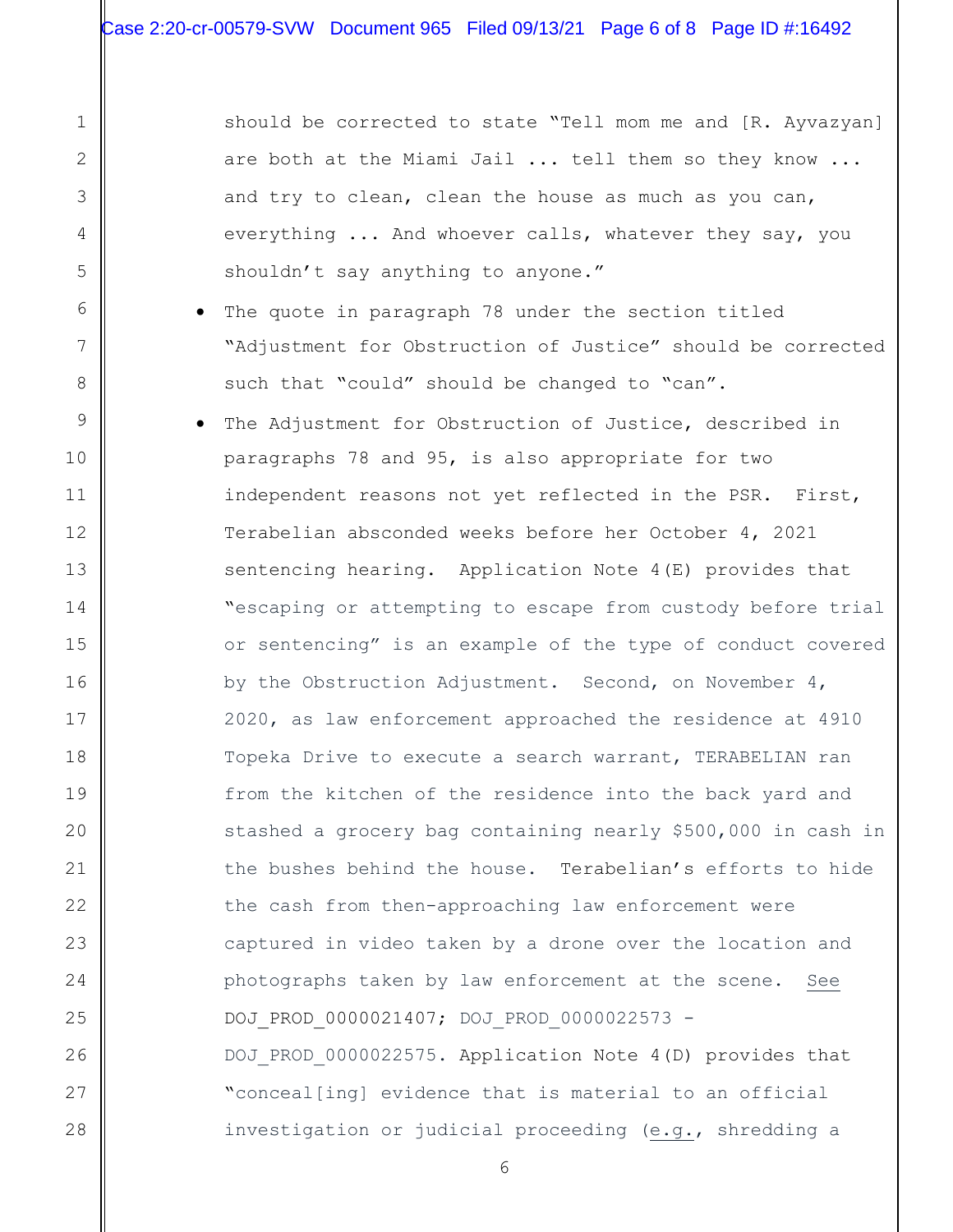document or destroying ledgers upon learning that an official investigation has commenced or is about to commence), or attempting to do so" is the type of conduct covered by the Obstruction Adjustment. Significantly, this conduct did not take place contemporaneous with TERABELIAN's arrest; to the contrary, it took place two weeks following Terabelian's arrest.

- The government agrees that the counts described in paragraphs 84 and 85 all group under the "Groups of Closely Related Counts" rules set forth in U.S.S.G. § 3D1.2. However, the government believes these counts of conviction are more appropriately grouped under § 3D1.2(d) as opposed to § 3D1.2(b) because the offense level for those counts of conviction "is determined largely on the basis of the total amount of harm or loss."
- The government agrees that the counts described in paragraph 86 all group under the "Groups of Closely Related Counts" rules set forth in U.S.S.G. § 3D1.2. However, the government believes that, in addition to § 3D1.2(d), these counts of conviction also may be appropriately grouped under § 3D1.2(c) which applies "when one of the counts embodies conduct that is treated as a specific offense characteristic in, or other adjustment to, the guideline applicable to another of the counts." See U.S.S.G. § 2S1.1, App. Note 6 ("In a case in which the defendant is convicted of a count of laundering funds and a count for the underlying offense from which the laundered funds were

27 28

1

2

3

4

5

6

7

8

9

10

11

12

13

14

15

16

17

18

19

20

21

22

23

24

25

26

7